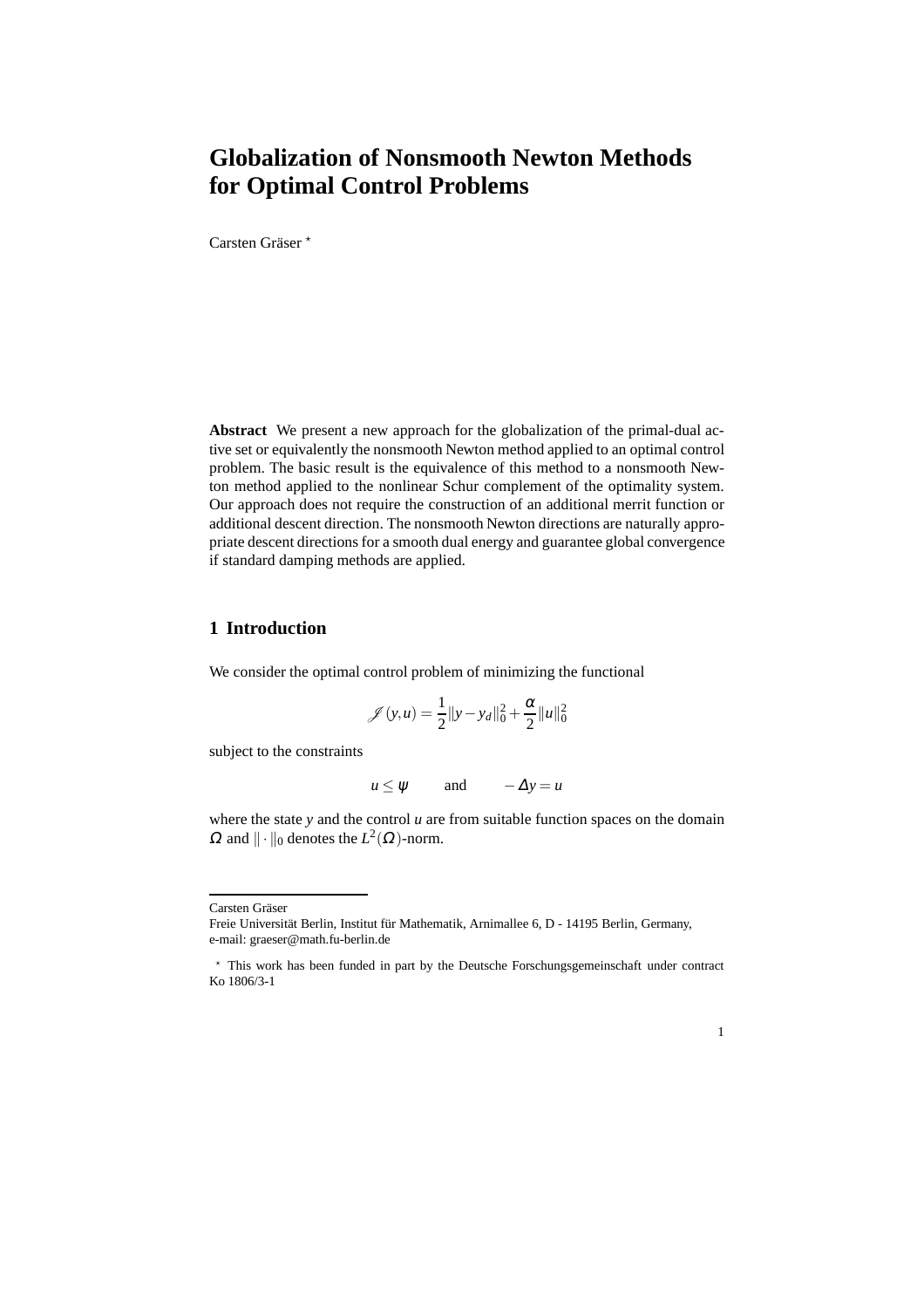It turned out that semismooth or nonsmooth Newton methods and interior point methods are amongst the most efficient techniques to deal with this kind of problem. Interior point methods ([2, 10] ...) regularize the problem by a sequence of barrier functions to overcome the nonsmoothness inherited by the inequality constraints.

Nonsmooth Newton methods introduced in [8, 7, 9] solve such problems directly by certain linearizations of nonsmooth operators. These methods have the advantage that no regularization parameter has to be controlled. They differ in the nonsmooth operator used to incorporate the inequality constraints and in the concept of differentiability and semismoothness used to get linearizations and convergence results. There are finite dimensional  $(1, 6, 5]$  ...) as well as infinite dimensional  $(11, 6]$ ...) approaches. The convergence results are in general only local and globalization is tackled by the construction of merrit function and descent directions for these functions if the Newton directions fail.

The approach used in [6] is shown to be equivalent to the primal-dual active set method and a global convergence result is obtailed. However, this does only hold under restrictive assumptions on  $\alpha$  and in case of exact solution of the linear subproblems. In [5] the nonsmooth Newton idea is applied to a discrete dual minimization problem. Thus the nonsmooth Newton directions are natural descent directions an global convergence is achived by damping bases on the dual energy. This paper shows that the methods in [6] and [5] basically coincide. Hence [5] offers a natural way to globalize the method of [6].

The paper is organized as follows. In Section 2 various reformulations of the problem are presented. Sections 3 and 4 recall the methods of [6] and [5] respectively. Finaly the equivalence of both methods is shown in Section 5.

# **2 An Optimal Control Problem**

Using Green's formula and appropriate Sobolev spaces the above problem can be formulated in weak form as

$$
(\mathcal{M})\begin{cases}\n\text{Find } (y, u) \in H_0^1(\Omega) \times L^2(\Omega) \text{ such that} \\
\mathcal{J}(y, u) \leq \mathcal{J}(w, v) \\
\text{s.t.} \qquad u \in \mathcal{K}, \qquad (\nabla y, \nabla v) = (u, v) \qquad \forall v \in H_0^1(\Omega)\n\end{cases}
$$

with the convex set  $\mathcal{K} = \{v \in L^2(\Omega) : v \leq \psi \text{ a.e in } \Omega\}.$ 

From now on we consider a corresponding discrete problem. Since we will not discuss the discretization itself but the solution of the arising algebraic problem this problem is formulated in terms of vectors and matrices instead of discrete function spaces. Furthermore, to simplify notation we use  $y \in \mathbb{R}^m$  and  $u, \psi \in \mathbb{R}^n$  as well for the discrete approximations of the state, the control and the obstacle respectively. The discrete analog of  $(\mathcal{M})$  then reads: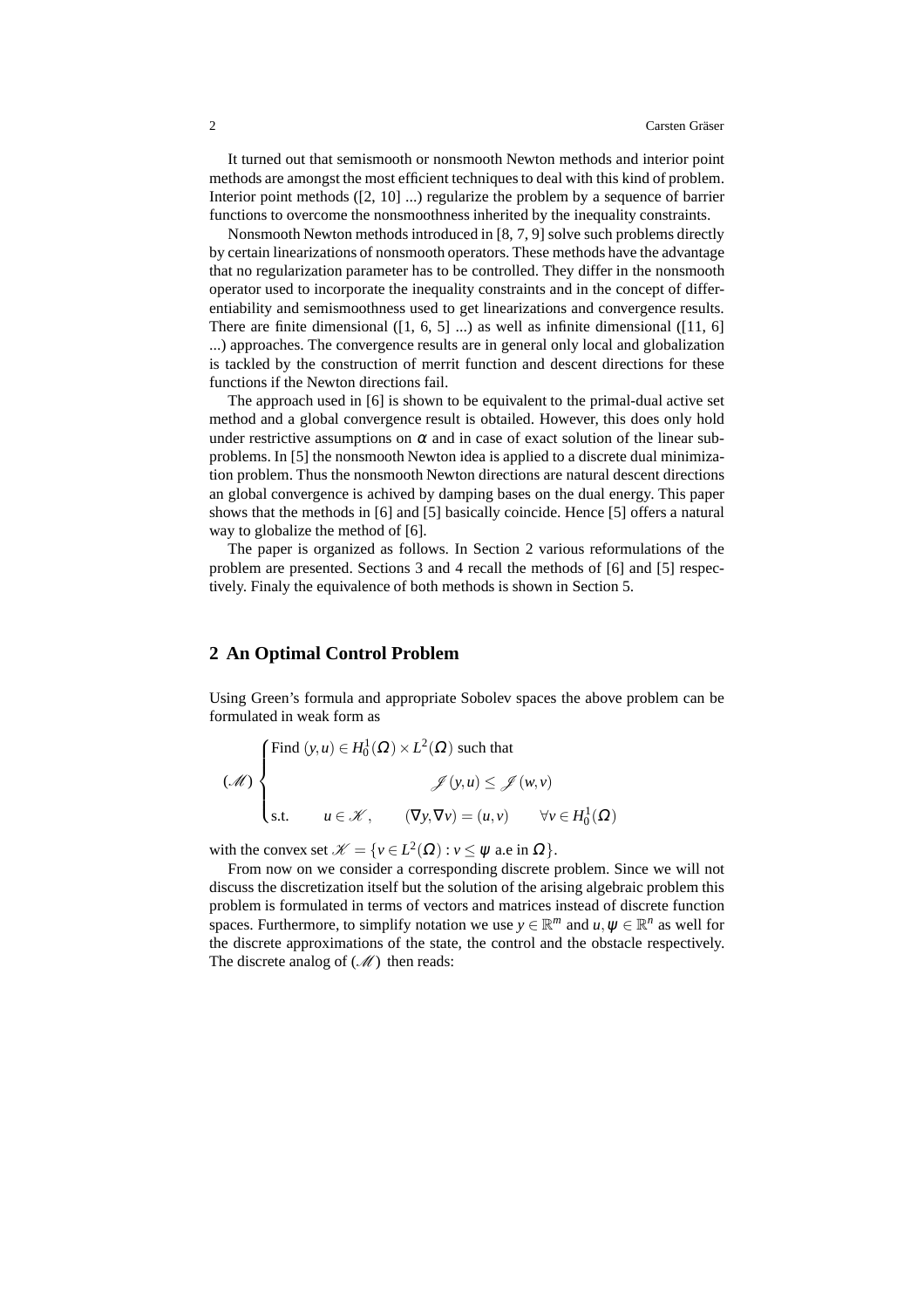Globalization of Nonsmooth Newton Methods for Optimal Control Problems 3

(M)   
\n
$$
\begin{cases}\n\text{Find } (y, u) \in \mathbb{R}^m \times \mathbb{R}^n \text{ such that} \\
J(y, u) \le J(w, v) \\
\text{s.t.} \quad u \in K, \quad Ly = Iu\n\end{cases}
$$

with the discrete convex set  $K = \{v \in \mathbb{R}^n : v \leq \psi\}$  and the discrete convex energy

$$
J(y, u) = \frac{1}{2} \langle D_1 y, y \rangle + \frac{\alpha}{2} \langle D_2 u, u \rangle - \langle b, y \rangle
$$

 $b \in \mathbb{R}^m$  is a discrete approximations of the linear functional  $(y_d, \cdot)$  incorporating the desired state  $y_d$ . The vectors *y* and *u* may have different dimensions since they will in general come from different discrete spaces. In the following we assume that *D*<sup>1</sup> and *D*<sup>2</sup> are symmetric and positive definite and *L* is assumed to be invertible. These assumptions are matched e.g. if  $(\mathcal{M})$  is discretized by piecewise linear finite elements. Notice that *D*1,*D*<sup>2</sup> and *I* are discrete analogs of the identity operator. For a finite element discretization they represent discrete  $L^2$  inner products coupling functions from possibly different finite element spaces. Hence the matrices might differ in general.

Analogously to the continuous case the optimality system is given by

(S) 
$$
\begin{cases}\n\text{Find } (y, u, w) \in \mathbb{R}^m \times \mathbb{R}^n \times \mathbb{R}^m \text{ such that} \\
\begin{pmatrix} D_1 & 0 & L^T \\ 0 & \alpha D_2 + \partial \chi_K - l^T \\ L & -I & 0 \end{pmatrix} \begin{pmatrix} y \\ u \\ w \end{pmatrix} \ni \begin{pmatrix} b \\ 0 \\ 0 \end{pmatrix}.\n\end{cases}
$$

The elimination of the state  $y(u) = L^{-1}Iu$  leads to a reduced problem

$$
u \in K: \qquad \tilde{J}(u) \leq \tilde{J}(v) \qquad \forall v \in K
$$

with the energy  $\tilde{J}(u) := J(L^{-1}Iu, u)$ . Its optimality system is given by

(PD)  
\n
$$
\begin{cases}\n\text{Find } (u, \lambda) \in \mathbb{R}^n \times \mathbb{R}^n \text{ such that} \\
\text{and } \text{Aut} + \lambda = f \\
u \le \psi, \lambda \ge 0, \lambda (u - \psi) = 0\n\end{cases}
$$

with  $A = (L^{-1}I)^T D_1 (L^{-1}I) + \alpha D_2$  and  $f = (L^{-1}I)^T b$ .

## **3 Primal-Dual Active Set Method**

The primal-dual active set method for the discrete problem is based on the primaldual formulation (PD). For given  $u^0, \lambda^0 \in L^2(\Omega)$  it reads: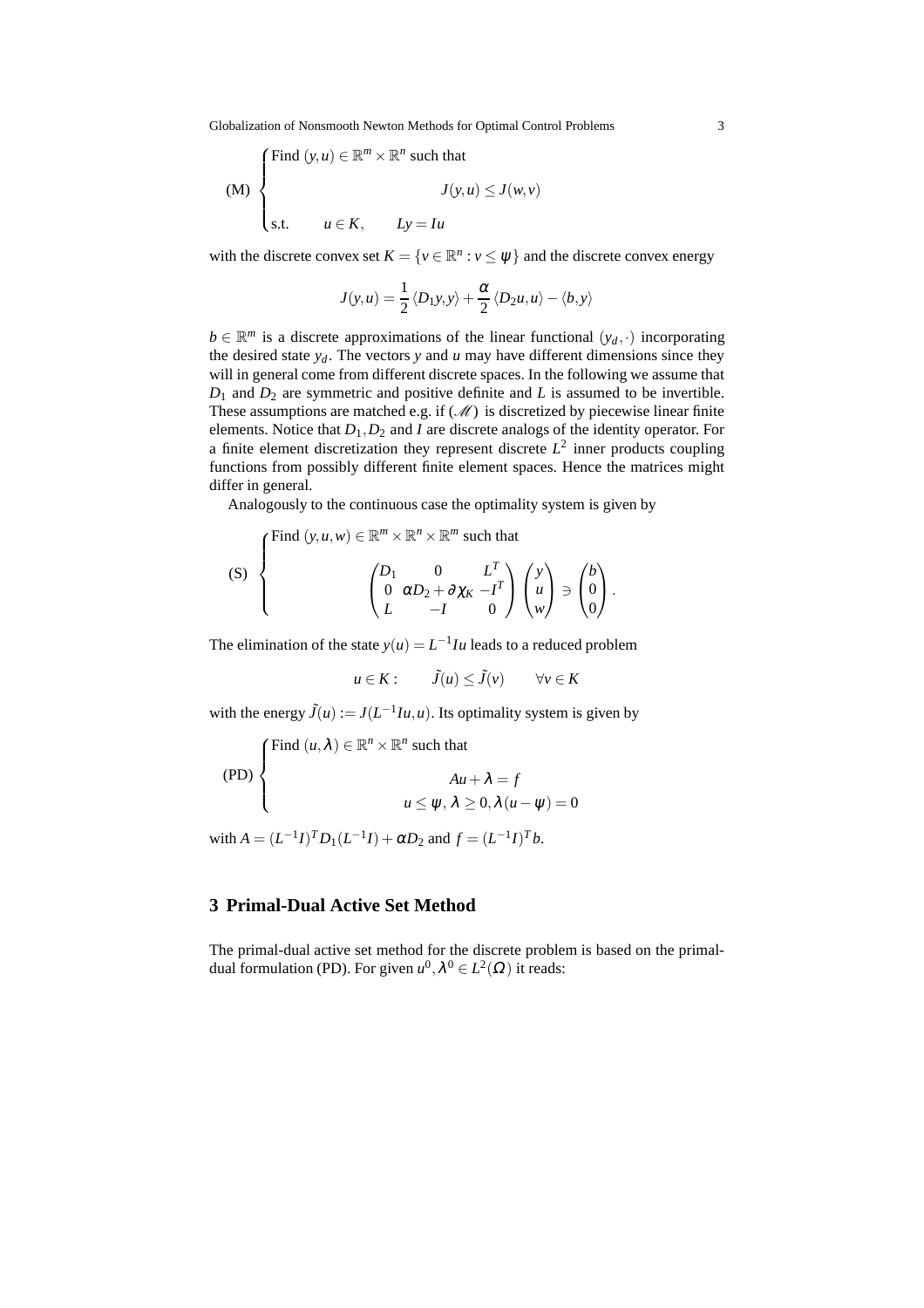#### **Algorithm 3.1**

\n- 1. Set 
$$
\mathcal{A}_k = \{i : \lambda_i^k + c(u_i^k - \psi_i) > 0\}
$$
 and  $\mathcal{I}_k = \{1, \ldots, n\} \setminus \mathcal{A}_k$
\n- 2. Solve\n 
$$
Au^{k+1} + \lambda^{k+1} = f,
$$
\n
$$
u_i^{k+1} = \psi_i \text{ for } i \in \mathcal{A}_k, \quad \lambda_i^{k+1} = 0 \text{ for } i \in \mathcal{I}_k.
$$

In [6] it is shown that the method can be interpreted as semismooth Newton method and that the following convergence results hold.

**Theorem 1 (cf. [6]).** *The sequence*  $(u^k, \lambda^k)$  generated by algorithm 3.1 converges *superlinearly to the solution*  $(u^*, \lambda^*)$  *of* (PD) *if*  $||(u^0, \lambda^0) - (u, \lambda)||$  *is sufficiently* small. Furthermore, it converges for arbitrary  $(u^0, \lambda^0)$  if A is the sum of an M*matrix and a sufficiently small perturbation matrix. For the case of a discretized control problem the latter is the case if*  $\alpha$  *is small enough.* 

Unfortunately global convergence is in general not preserved if  $\alpha$  is to small or if the linear systems are solved inexactly. A similar result holds also in the infinite dimensional case (cf. [6]).

## **4 Schur Complement Nonsmooth Newton**

Another approach for the solution of the discrete algebraic problem introduced in [5] is based on the elimination of the primal unknowns in (S) by

$$
\begin{pmatrix} y(w) \\ u(w) \end{pmatrix} := \begin{pmatrix} D_1 & 0 \\ 0 & \alpha D_2 + \partial \chi_K \end{pmatrix}^{-1} \begin{pmatrix} b - L^T w \\ I^T w \end{pmatrix}.
$$
 (1)

Similar to linear saddle point problems (S) can be equivalently formulated as unconstrained minimization problem

$$
(\mathbf{M}^*)\begin{cases}\text{Find } w \in \mathbb{R}^n \text{ such that} \\ h(w) \le h(v) \qquad \forall v \in \mathbb{R}^n.\end{cases}
$$

with the energy

$$
h(w) = -\mathcal{L}(y(w), u(w), w)
$$
 (2)

where  $\mathscr{L} : \mathbb{R}^m \times \mathbb{R}^n \times \mathbb{R}^m$  is the Lagrange functional associated with the saddle point problem (S) given by

$$
\mathcal{L}(y, u, w) = \frac{1}{2} \langle D_1 y, y \rangle + \frac{\alpha}{2} \langle D_2 u, u \rangle + \chi_K(u) - \langle b, y \rangle + \langle Ly - Iu, w \rangle.
$$
 (3)

**Proposition 1 (cf. [5]).** *The energy h defined by* (2) *is strictly convex, coercive, and continuously differentiable. Its gradient is given by the Lipschitz continuous operator*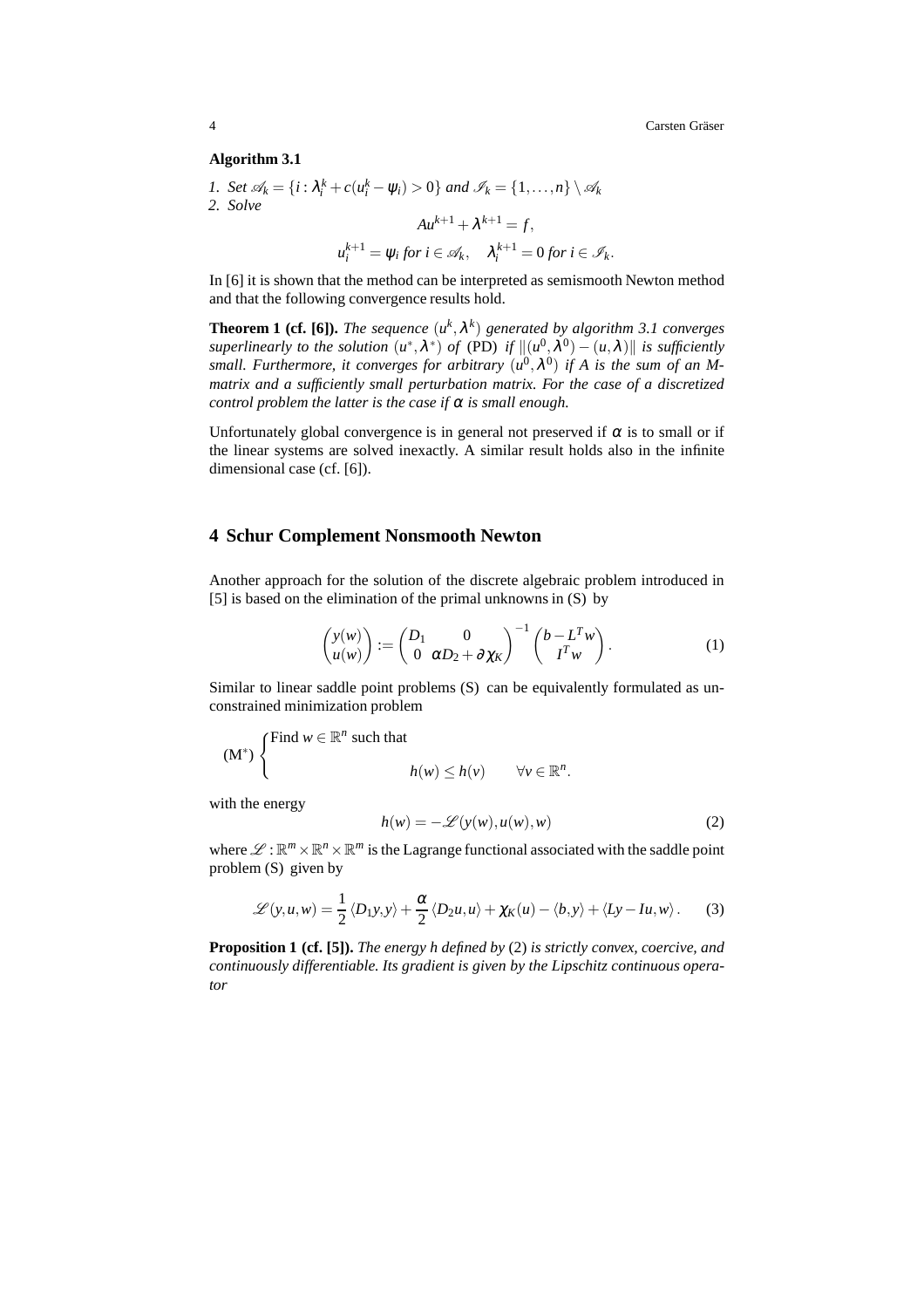Globalization of Nonsmooth Newton Methods for Optimal Control Problems 5

$$
\nabla h(w) = -(Ly(w) - Iu(w)).
$$

*This operator is also denoted the nonlinear Schur complement operator of* (S)*.*

Using these properties descent algorithms of the form

$$
w^{k+1} = w^k + \rho^k d^k \tag{4}
$$

with appropriate descent directions  $d^k$  and step sizes  $\rho^k$  can be applied to solve (M<sup>\*</sup>). Choosing  $d^k = -\nabla h(w^k)$  leads to the gradient method which is equivalent to a nonlinear Uzawa method ([3], [4]) applied to (S). Since ∇*h* is Lipschitz continuous a nonsmooth Newton approach is used to obtain linearizations  $S_k$  of  $\nabla h$  at  $w^k$  leading to the (damped) nonsmooth Newton method:

#### **Algorithm 4.1**

*1. Solve*  $d^k = -S_k^{-1} \nabla h(w^k)$ *2. Set*  $w^{k+1} = w^k + \rho^k d^k$ 

The linearizations  $S_k$  of the Schur complement  $\nabla h$  at  $w^k$  are given by

$$
S_k = LD_1^{-1}L^T + I\widehat{D}_2(w^k)I^T
$$

where  $\widehat{D}_2(w^k)$  is the linearization of  $(\alpha D_2 + \partial \chi_K)^{-1}$  constructed by

$$
\widehat{D}_2(w^k) = T_{\overline{\mathscr{A}}_k} \left( I - T_{\overline{\mathscr{A}}_k} + T_{\overline{\mathscr{A}}_k} \alpha D_2 T_{\overline{\mathscr{A}}_k} \right)^{-1} T_{\overline{\mathscr{A}}_k}
$$

using the projection

$$
(T_{\overline{\mathscr{A}}_k})_{ij} = \begin{cases} 1 & \text{if } i = j \text{ and } i \notin \overline{\mathscr{A}}_k \\ 0 & \text{else} \end{cases}
$$

associated with the active set

$$
\overline{\mathscr{A}}_k = \{i : u(w_k)_i = \psi_i\}.
$$

Its easy to see that these directions are descent directions i.e.  $\langle d^k, \nabla h(w^k) \rangle < 0$  if  $\nabla h(w^k) \neq 0$ . The selected step sizes should guarantee sufficient descent. This can be achieved by selecting them using the Armijo rule or bisection such that they are *efficient*, i.e. they satisfy

$$
\exists C > 0 \forall k: \qquad h(w^k + \rho^k d^k) \le h(w^k) - C \left( \frac{\langle \nabla h(w^k), d^k \rangle}{\|d^k\|} \right)^2. \tag{5}
$$

Having the descent property the following convergence result can be obtained.

**Theorem 2 (cf. [5]).** *Assume that the stepsizes* ρ *<sup>k</sup> are efficient. Then the sequence generated by algorithm 4.1 converges to the solution w*<sup>∗</sup> *of* (M<sup>∗</sup> ) *for arbitrary initial iterates w*<sup>0</sup> *.*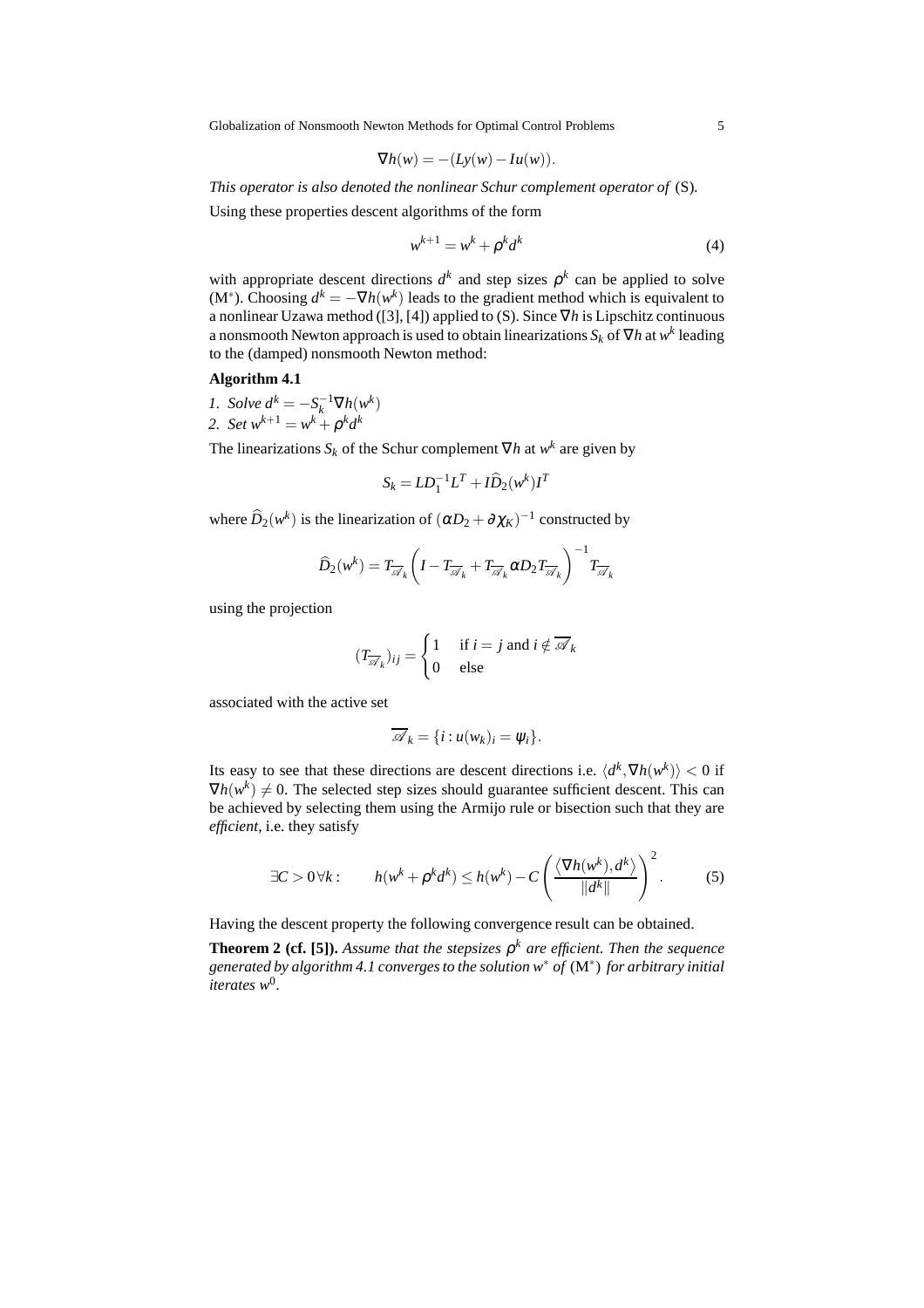This convergence result is in general preserved if inexact evaluation of  $S_k^{-1}$  is considered.

#### **Algorithm 4.2**

*1. Solve*  $\tilde{d}^k = -S_k^{-1} \nabla h(w^k) + \varepsilon^k$ *2. Set*  $w^{k+1} = w^k + \rho^k \tilde{d}^k$ 

**Theorem 3 (cf. [5]).** Assume that the step sizes  $\rho^k$  are efficient, that the vectors  $\tilde{d}^k$ *are descent directions, and that*  $\|\varepsilon^k\|/\|\tilde{d}^k\| \to 0$  *Then the sequence generated by algorithm 4.2 converges to the solution w*<sup>∗</sup> *of* (M<sup>∗</sup> ) *for arbitrary initial iterates w*<sup>0</sup> *.*

It is easy to see that these convergence results also hold if the  $S_k$  are replaced by preconditioners  $\overline{S}_k$  defined analogously using the smaller active sets

$$
\overline{\mathscr{A}}_k = \{i : (\alpha D_2 u(w_k))_i \neq (I^T w_k)_i\} \subset \overline{\mathscr{A}}_k.
$$

*Remark 1.* Each damping startegy requires the evaluation of either *h* or ∇*h* possibly multiple times. These evaluations incorporate the solution of the nonlinear convex problem in (1). However, solving this problem is in general very cheap since  $D_2$ represents the  $L^2$  inner produkt or the identity and not a differential operator. Thus a nonlinear Gauß-Seidel method will converge to machine accuracy in a few steps.

## **5 Globalization of Primal-Dual Active Set Method**

Now we analyze the relation between the presented methods. In the following let  $(u^k, \lambda^k)$  the sequence generated by algorithm 3.1. Defining the sequences

$$
y^k = L^{-1}Iu^k
$$
,  $w^k = L^{-T}b - L^{-T}D_1L^{-1}Iu^k$ 

the multiplier is given by

$$
\lambda^{k+1} = I^T w^{k+1} - \alpha D_2 u^{k+1}
$$
 (6)

and the linear system in algorithm 3.1 is equivalent to

$$
\begin{pmatrix}\nD_1 & 0 & L^T \\
0 & T_{\mathscr{I}_k} + T_{\mathscr{A}_k} \alpha D_2 & T_{\mathscr{A}_k} (-I^T) \\
L & -I & 0\n\end{pmatrix}\n\begin{pmatrix}\ny^{k+1} \\
u^{k+1} \\
w^{k+1}\n\end{pmatrix} =\n\begin{pmatrix}\nb \\
T_{\mathscr{I}_k}\psi \\
0\n\end{pmatrix}.
$$
\n(7)

A simple computation shows that the constant  $c$  in the definition of the active set drops out after the first iteration. More precisely using (6) we have

**Lemma 1.** Let  $k > 0$  then  $\mathcal{A}_k$  can be equivalently defined by

$$
\mathscr{A}_k = \left\{ i : (I^T w^k - \alpha D_2 u^k)_i + c_i (u_i^k - \psi_i) > 0 \right\}
$$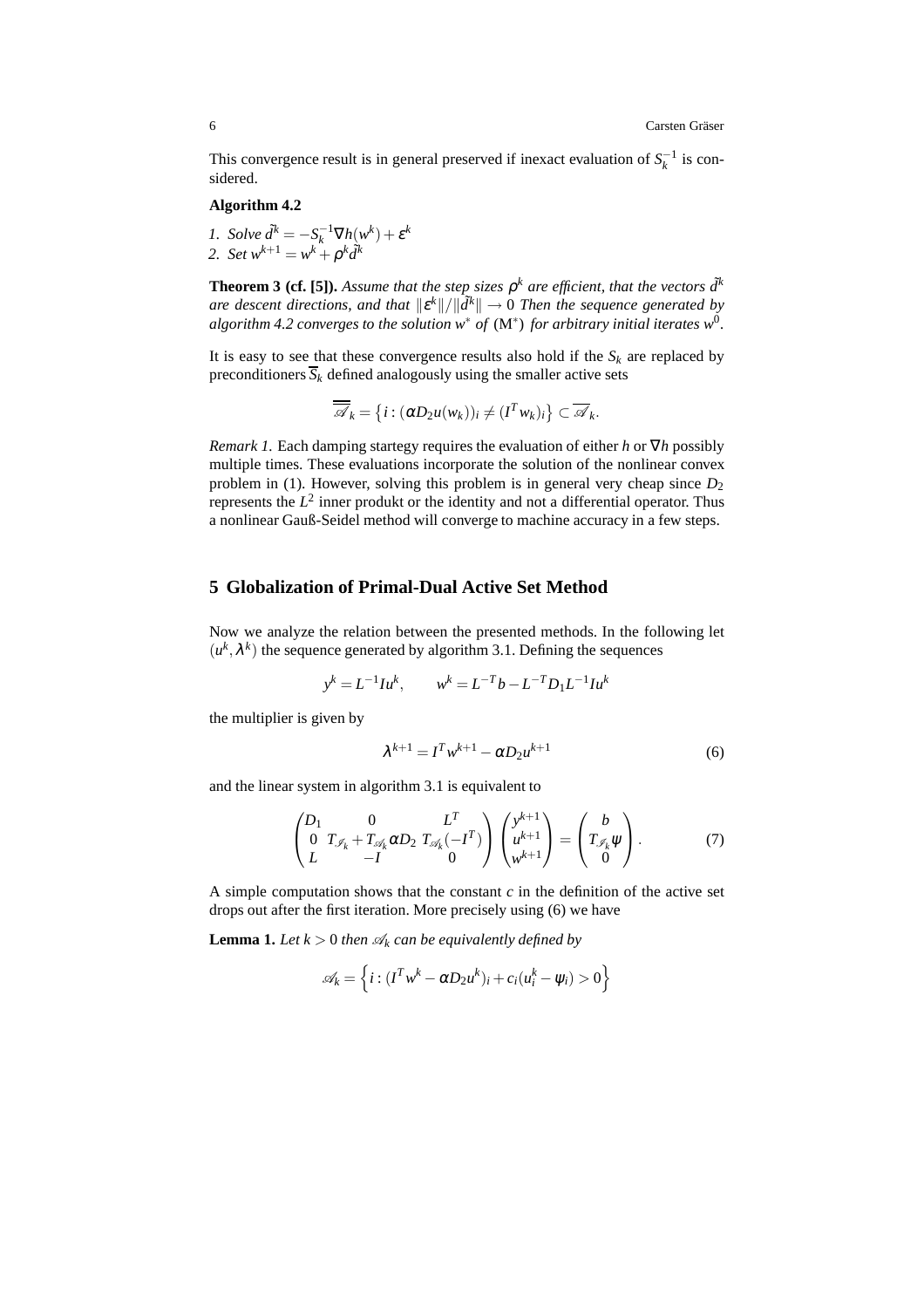Globalization of Nonsmooth Newton Methods for Optimal Control Problems 7

*for any*  $c_i > 0$ *.* 

*Proof.* Since  $k > 0$  each index *i* is either in  $\mathcal{A}_{k-1}$  or in  $\mathcal{I}_{k-1}$ . Hence  $(u_i^k - \psi_i)$  or  $(I^T w^k - \alpha D_2 u^k)_i = \lambda_i^k$  must be zero. Therefore the sum is positive iff one of these expressions is positive. Having  $c, c_i > 0$  it is clear that

$$
c(u_i^k - \psi_i) > 0 \Leftrightarrow (u_i^k - \psi_i) > 0 \Leftrightarrow c_i(u_i^k - \psi_i) > 0.
$$

The definition of  $\mathcal{A}_k$  is closely related to the Euclidean projection which differs from the projection with respect to  $D_2$  if it is not diagonal. However, we need this projection in the following since it is the proper discrete analog of the continuous  $L^2$ -projection. Therefore we assume

(A)  $D_2$  is a diagonal matrix.

This is not very restrictive since (A) holds if *u* is discretized by finite differences, by piecewise constant finite elements, or by piecewise linear finite elements using mass lumping for  $D_2$ .

Using (A) and lemma 1 with  $c_i = (\alpha D_2)_{ii}$  we get

**Lemma 2.** *Let*  $k > 0$  *then* 

$$
\mathscr{A}_k = \left\{ i : (\alpha D_2 u(w_k))_i \neq (I^T w_k)_i \right\}
$$

By this representation  $u(w^k)$  can be expressed by a linear equation depending on the active set  $\mathcal{A}_k$ . Thus from (7) we get

$$
\begin{pmatrix} D_1 & 0 & L^T \\ 0 & T_{\mathscr{I}_k} + T_{\mathscr{A}_k} \alpha D_2 T_{\mathscr{A}_k} - T_{\mathscr{A}_k} I^T \\ L & -IT_{\mathscr{A}_k} & 0 \end{pmatrix} \begin{pmatrix} y^{k+1} - y(w^k) \\ u^{k+1} - u(w^k) \\ w^{k+1} - w^k \end{pmatrix} = \begin{pmatrix} 0 \\ 0 \\ \nabla h(w^k) \end{pmatrix}.
$$
 (8)

Here we used the fact that  $u^{k+1} - u(w^k) = T_{\mathscr{A}_k}(u^{k+1} - u(w^k))$ . By this representation we instantly get the main result:

**Theorem 4.** Assume that assumption (A) holds. For  $k > 0$  algorithm 3.1 is equiva*lent to the iteration*

$$
w^{k+1} = w^k \underbrace{-\overline{S}_k^{-1} \nabla h(w^k)}_{d^k} \tag{9}
$$

.

*with the symmetric, positive definite preconditioner*

$$
\overline{S}_k = LD_1^{-1}L^T + IT_{\overline{\mathscr{A}}_k} \left( I - T_{\overline{\mathscr{A}}_k} + T_{\overline{\mathscr{A}}_k} \alpha D_2 T_{\overline{\mathscr{A}}_k} \right)^{-1} T_{\overline{\mathscr{A}}_k} I^T
$$

in the sense that  $(y^k, u^k)$  is computed from  $w^k$  using (7). Thus global convergence of *this descent method can be achieved by introducing appropriate damping parameters* ρ *k in* (9) *even in the case of inexact evaluation in the sense of theorem 3.*

*Proof.* (9) follows from (8) by elimination of the state and control variables. The convergence results are direct consequences of theorem 2 and theorem 3.